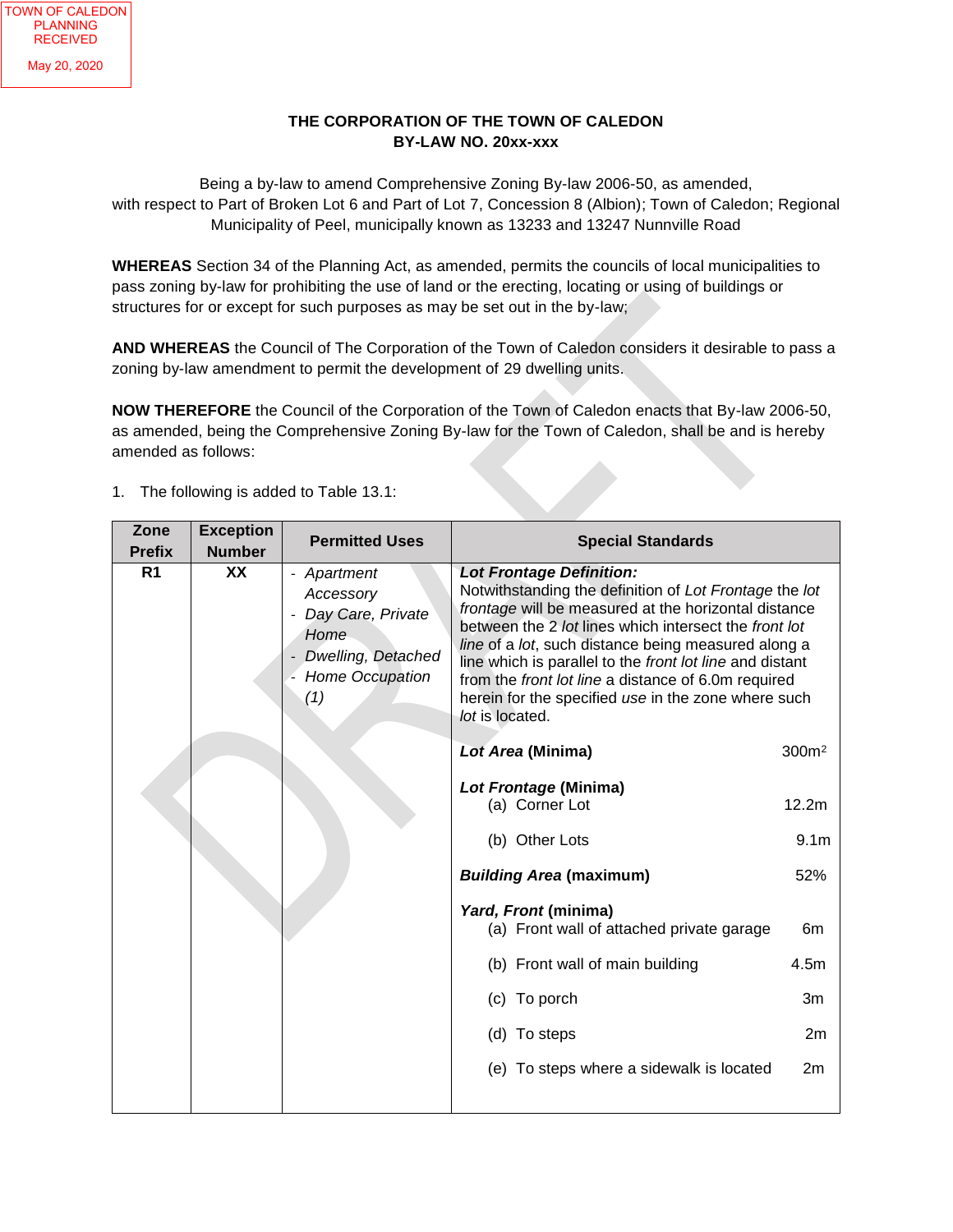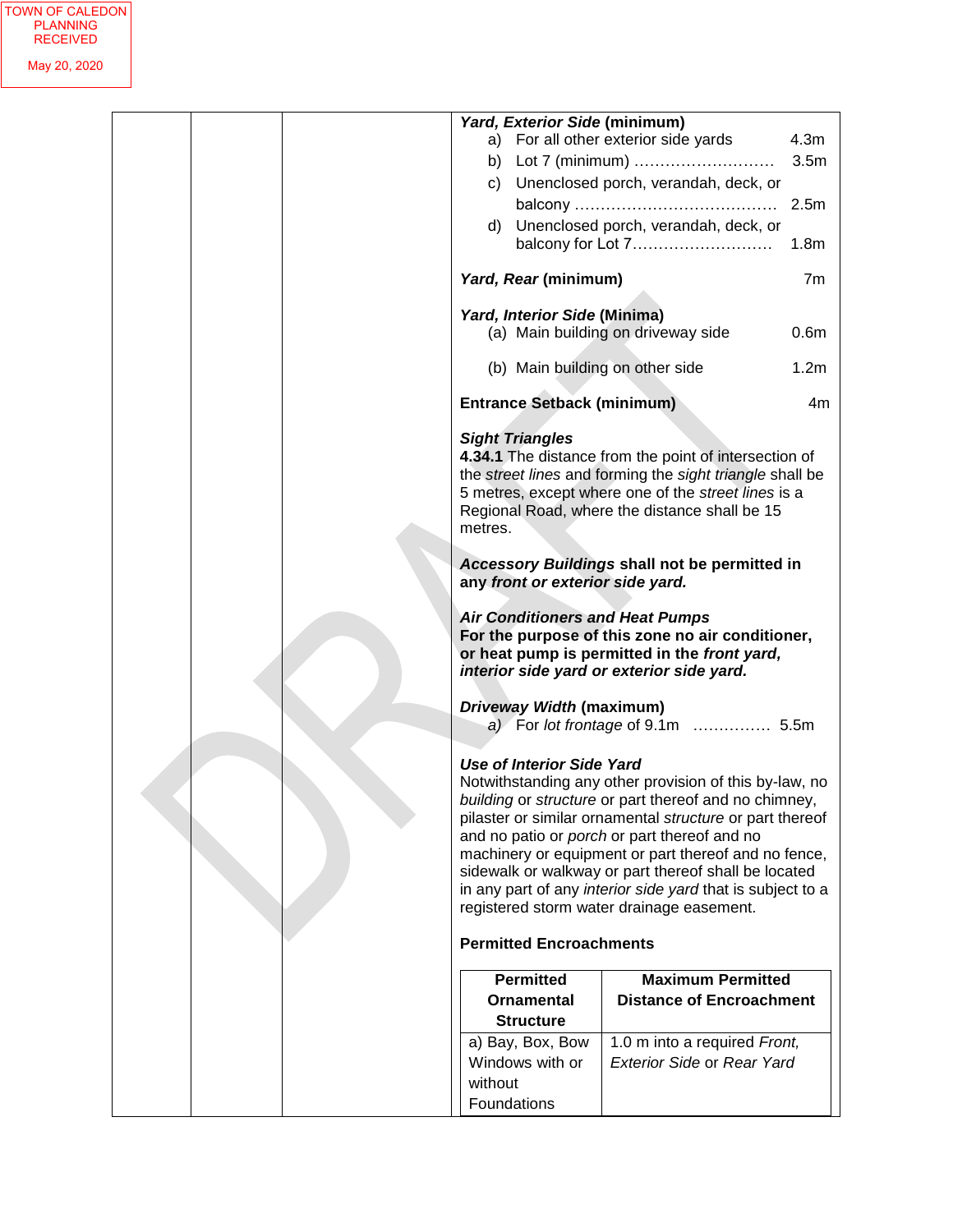|  | b) Deck $\geq 0.75$ m<br>in Height | 3.0 m inclusive of any stairs,<br>ramp or barrier-free access<br>feature into a required rear<br>yard.        |  |
|--|------------------------------------|---------------------------------------------------------------------------------------------------------------|--|
|  | c) Chimneys or<br>Vents            | 0.6 m into any required yard,<br>provided that a minimum<br>setback of 0.6 m is<br>maintained to the lot line |  |
|  | d) Eaves, Stills,<br>Cornices,     | 0.45 m extending from:<br>i)<br>a main building wall;                                                         |  |
|  | Parapets, or<br>other similar      | ii)<br>a bay, box or bow<br>window; or                                                                        |  |
|  | Ornamental<br>Architectural        | a covered or uncovered<br>iii)<br>porch or balcony, into a                                                    |  |
|  | <b>Features</b>                    | required yard, provided<br>that:<br>A minimum<br>a.                                                           |  |
|  |                                    | setback of 0.6 m<br>is maintained to a<br>lot line; and                                                       |  |
|  |                                    | In the case of<br>b <sub>1</sub><br>eaves, a minimum<br>setback of 0.2 m                                      |  |
|  |                                    | is maintained to<br>an <i>interior</i> side lot<br>line or rear lot line                                      |  |

2. Schedule "A", Zone Map 1c of By-Law No. 2006-50, as amended is further amended for Part of Broken Lot 6 and Part of Lot 7, Concession 8 (Albion); Town of Caledon; Regional Municipality of Peel, from Estate Residential-13 (RE-13) and Environmental Policy Area 1 (EPA1) to Residential (R1-XX) and Environmental Policy Area 1 (EPA1) in accordance with Schedule "A" attached hereto.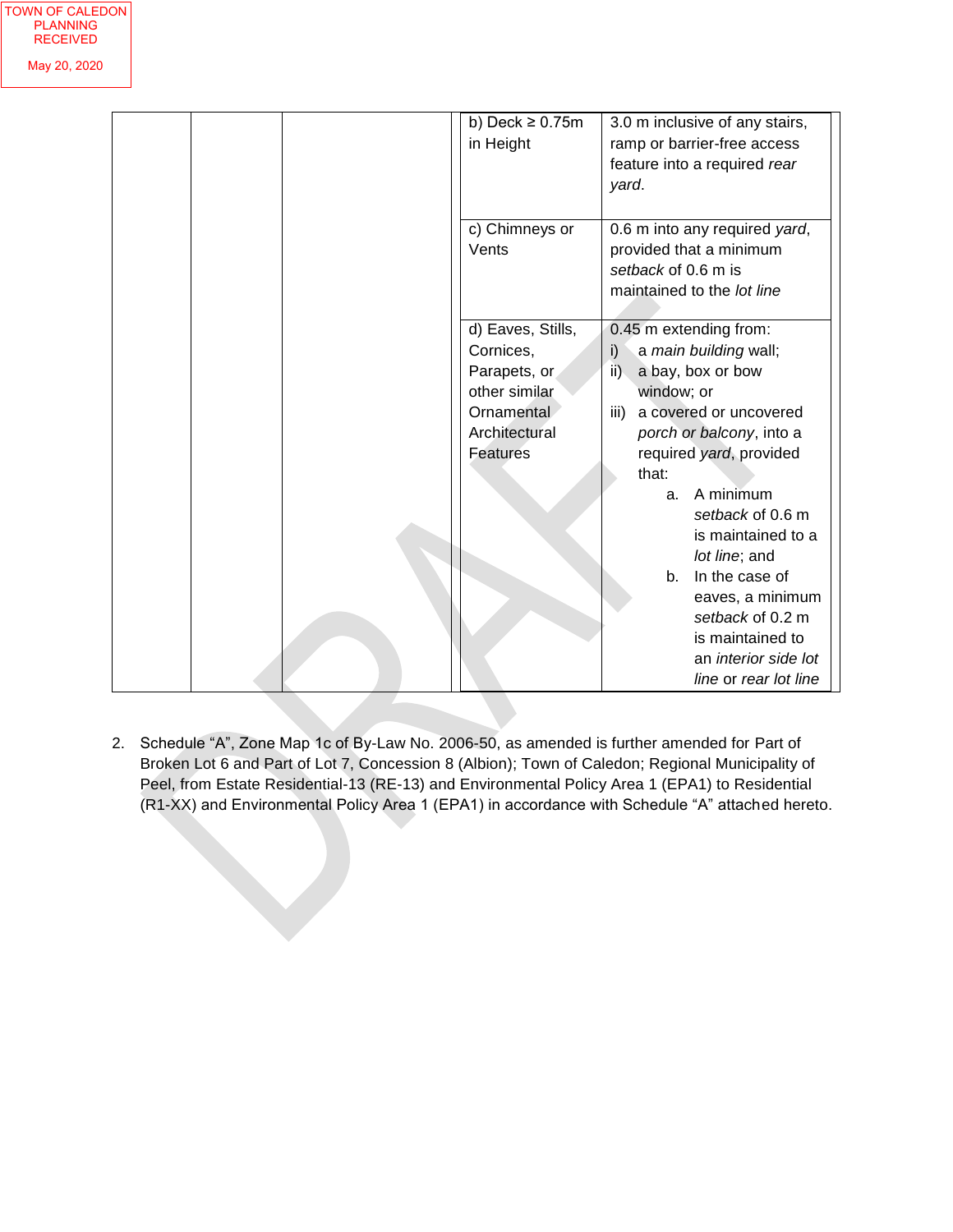Read three times and finally passed in open Council on the XX day of XXXXXX, 20XX.

|  | Allan Thompson, Mayor |
|--|-----------------------|
|  |                       |
|  |                       |
|  |                       |
|  | Clerk                 |
|  |                       |
|  |                       |
|  |                       |
|  |                       |
|  |                       |
|  |                       |
|  |                       |
|  |                       |
|  |                       |
|  |                       |
|  |                       |
|  |                       |
|  |                       |
|  |                       |
|  |                       |
|  |                       |
|  |                       |
|  |                       |
|  |                       |
|  |                       |